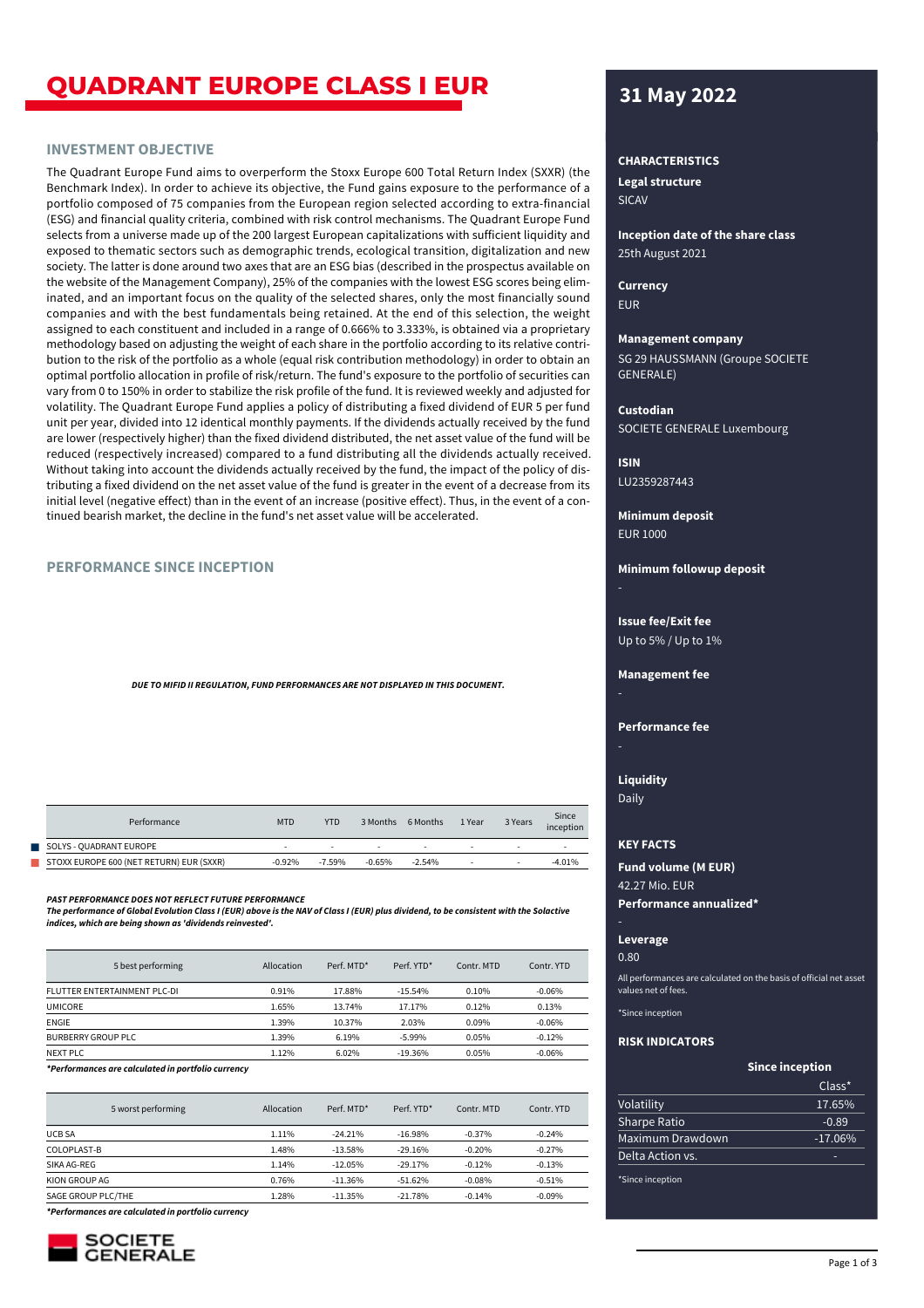# **QUADRANT EUROPE CLASS I EUR**

# **MONTHLY PERFORMANCES OF THE FUND**

*DUE TO MIFID II REGULATION, FUND PERFORMANCES ARE NOT DISPLAYED IN THIS DOCUMENT.*

# **SECTOR ALLOCATION GEOGRAPHIC ALLOCATION**





# **MONTHLY CONTRIBUTIONS PER SECTOR MONTHLY CONTRIBUTIONS PER REGION**





**31 May 2022**